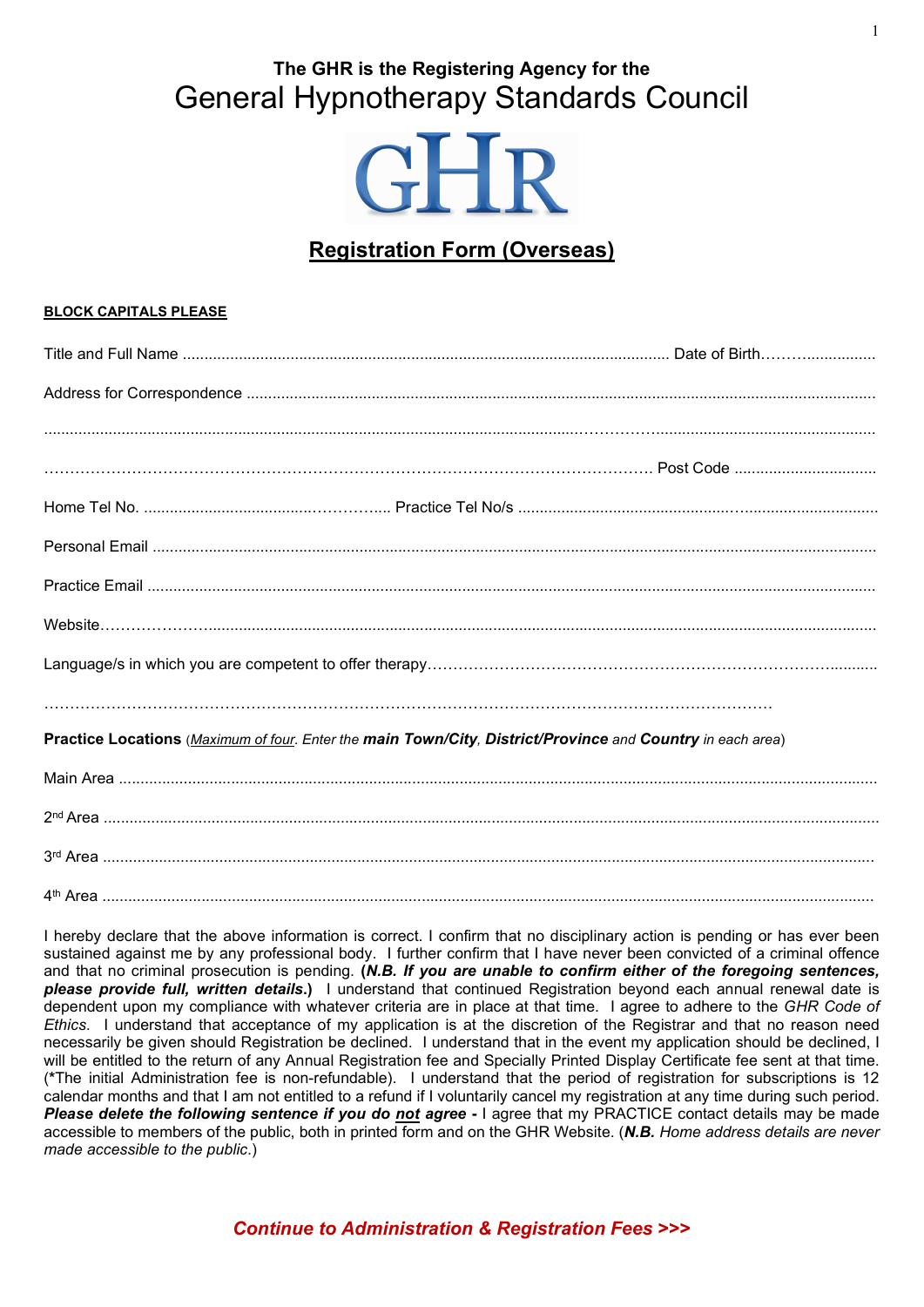| <b>ADMINISTRATION &amp; REGISTRATION FEES (Select ONE option only)</b>                                                                                                                                                                                            | (Please tick all relevant boxes) |  |
|-------------------------------------------------------------------------------------------------------------------------------------------------------------------------------------------------------------------------------------------------------------------|----------------------------------|--|
| <b>OPTION 1</b><br>I enclose a CHEQUE for the one-off *Administration Fee (£25.00) plus<br>the initial Annual Registration Fee (£95.00) in the total amount of                                                                                                    | £120.00 GBP                      |  |
| * Please make cheque payable to 'GHR'<br><u>OR</u>                                                                                                                                                                                                                |                                  |  |
|                                                                                                                                                                                                                                                                   |                                  |  |
| <b>OPTION 2</b>                                                                                                                                                                                                                                                   |                                  |  |
| I have made a DIRECT BANK TRANSFER for the one-off *Administration Fee (£25.00) plus<br>the initial Annual Registration Fee (£95.00) in the total amount of                                                                                                       | £120.00 GBP                      |  |
| * Information required for Direct Bank Transfer:                                                                                                                                                                                                                  |                                  |  |
| <b>Bank Name: Lloyds</b><br>Branch: Lymington (UK)<br>Bank Sort Code: 30-95-32                                                                                                                                                                                    |                                  |  |
| BIC No: LOYDGB21186<br>IBAN No: GB58 LOYD 3095 3201 3735 92                                                                                                                                                                                                       |                                  |  |
| Account Name: General Hypnotherapy Register Account No: 01373592                                                                                                                                                                                                  |                                  |  |
| <u>OR</u>                                                                                                                                                                                                                                                         |                                  |  |
| <b>OPTION 3</b>                                                                                                                                                                                                                                                   |                                  |  |
| I have arranged payment via PAYPAL for the one-off *Administration Fee (£25.00) plus<br>£120.00 GBP<br>the initial Annual Registration Fee (£95.00) in the total amount of                                                                                        |                                  |  |
| Email address to arrange payment via PayPal: admin@general-hypnotherapy-register.com                                                                                                                                                                              |                                  |  |
| <b>OPTIONAL ITEMS</b><br>I would like a SPECIALLY PRINTED DISPLAY CERTIFICATE (see 'Notes for Guidance') and<br>1)                                                                                                                                                |                                  |  |
| i) I have included an additional £25.00 GBP within the above CHEQUE                                                                                                                                                                                               | £25.00 GBP                       |  |
|                                                                                                                                                                                                                                                                   |                                  |  |
| <u>OR</u>                                                                                                                                                                                                                                                         |                                  |  |
| ii) I have included an additional £25.00 GBP within my DIRECT BANK TRANSFER                                                                                                                                                                                       | £25.00 GBP                       |  |
| <u>OR</u>                                                                                                                                                                                                                                                         |                                  |  |
| iii) I have included an additional £25.00 GBP within my PAYPAL payment                                                                                                                                                                                            | £25.00 GBP                       |  |
| I would like to receive information on extending my Standard Profile entry within the GHR Website<br>2)<br>to an ENHANCED PROFILE. To view a mock up example of an Enhanced Profile, click below link:<br>http://www.general-hypnotherapy-register.com/your-name/ |                                  |  |
| (N.B. All registrants awarded Practitioner status or above are given a free Standard Profile entry)                                                                                                                                                               |                                  |  |
| I would like my contact details forwarded to the UK's Complementary & Natural Healthcare Council<br>3)<br>(the voluntary regulatory agency for complementary medicine set up with Government funding)<br>Visit: http://www.cnhc.org.uk/                           |                                  |  |

# Continue to Referees and Signature >>>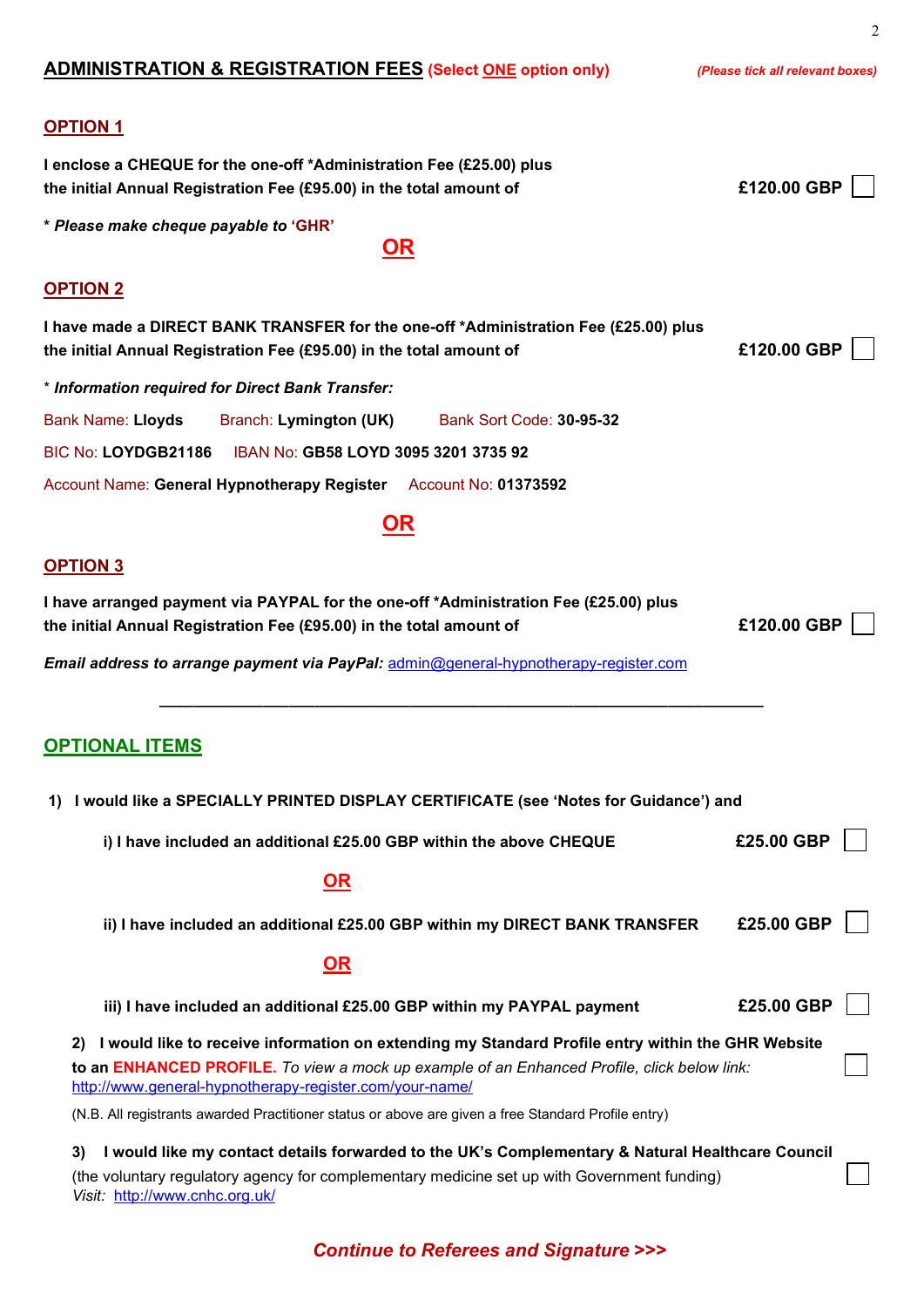## REFEREES

Applicants must also provide the names and contact details for two independent referees, who we reserve the right to contact. These should be people of at least majority age but who are not related to you (or to each other), have had no involvement in your hypnotherapy training and who have known you for at least two years. Referees may be known to the applicant either professionally or socially but must know the applicant well enough to make a judgement as to the applicant's integrity, trustworthiness and honesty.

## Referee 1

|                                           | Referee 2                                                                                                                                                                                |                             |  |
|-------------------------------------------|------------------------------------------------------------------------------------------------------------------------------------------------------------------------------------------|-----------------------------|--|
|                                           |                                                                                                                                                                                          |                             |  |
|                                           |                                                                                                                                                                                          |                             |  |
|                                           |                                                                                                                                                                                          |                             |  |
|                                           |                                                                                                                                                                                          |                             |  |
|                                           |                                                                                                                                                                                          |                             |  |
|                                           |                                                                                                                                                                                          | (Please tick ALL boxes)     |  |
|                                           | Copies of appropriate documentation (i.e. Diplomas / Training Certificates etc.) must accompany<br><b>ALL applications for Registration</b>                                              |                             |  |
| i)                                        | I have <b>enclosed copies of Supporting Documentation</b> relevant to my application                                                                                                     |                             |  |
|                                           | Please refer to 'Notes for Guidance' (see page 4 below)                                                                                                                                  |                             |  |
| ii)                                       | I confirm my acceptance of the minimum Supervision requirements (where applicable)                                                                                                       |                             |  |
|                                           | iii) I confirm my acceptance of the minimum Continuing Professional Development requirements                                                                                             | $\mathcal{L}_{\mathcal{A}}$ |  |
| iv)                                       | I have read, understood and accept the Privacy Notice at http://www.general-hypnotherapy-<br>register.com/privacy-notice-data-processing/ in respect of the handling of my recorded data |                             |  |
|                                           |                                                                                                                                                                                          |                             |  |
| Please make all cheques payable to: 'GHR' |                                                                                                                                                                                          |                             |  |
|                                           | All Applications should be returned to:                                                                                                                                                  |                             |  |

The General Hypnotherapy Register PO Box 204 LYMINGTON SO41 6WP UK

Continue to Notes for Guidance >>>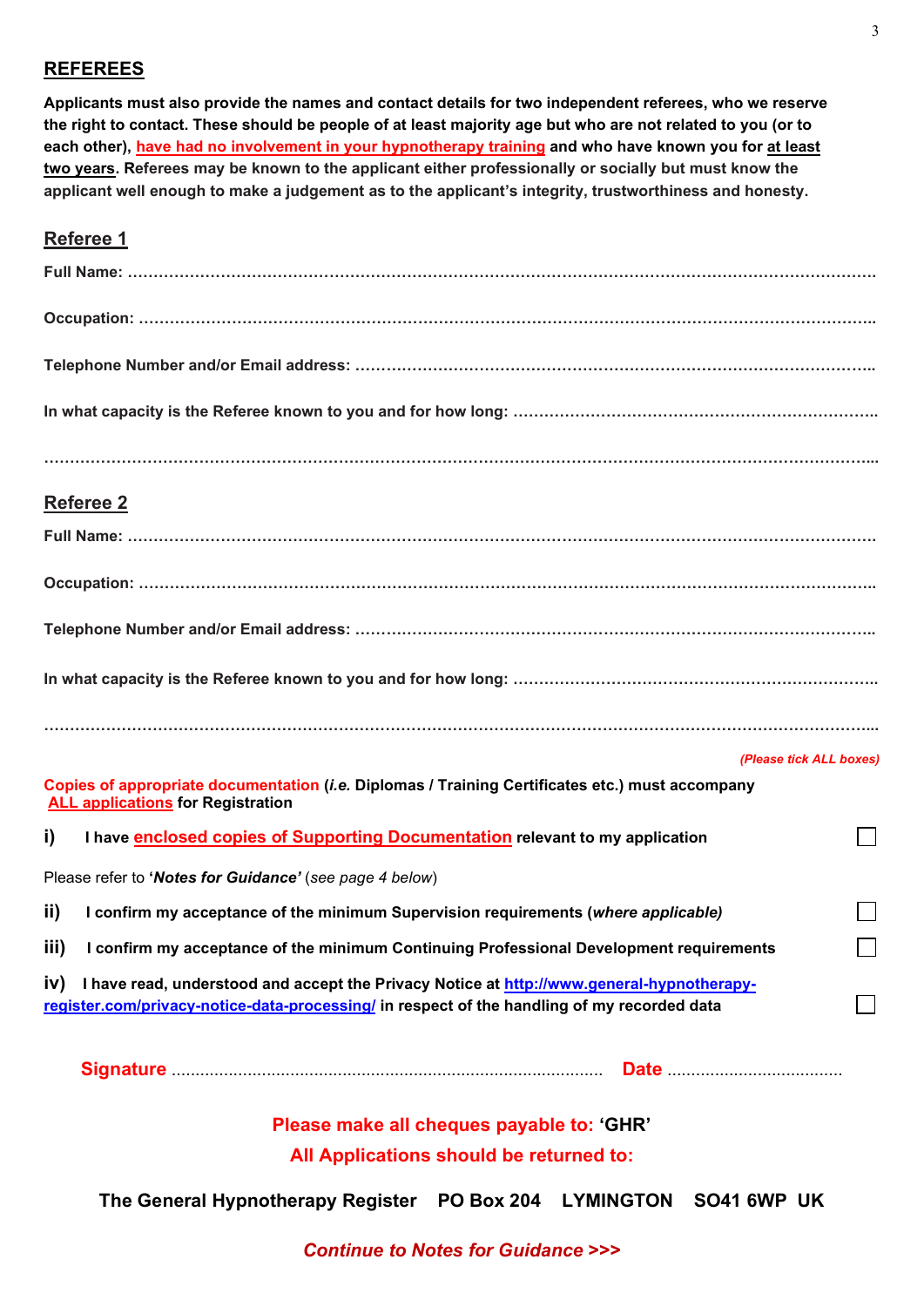## NOTES FOR GUIDANCE

## SUPPORTING DOCUMENTATION (All Practitioners)

It is vital that the GHR maintains as complete a record as possible with regard to Registrants' relevant training and experience within the field. Consequently, copies of appropriate documentation must accompany all applications for Registration (*i.e.* Diplomas / Training Certificates or a short autobiography, properly typed, with respect to your involvement within the field of Hypnotherapy.)

## SUPERVISION (Newly qualified Practitioners only)

Newly qualified Practitioners are expected to engage in this beneficial process for a minimum of 2 hours in any 3 month period during their first 2 years of practice after qualification. (Thereafter, although ongoing Supervision is encouraged, it becomes a voluntary process). Supervision may be conducted via 'one-to-one', a 'peer support group' or a telephone / e-mail arrangement where circumstance dictates. Whichever method is employed, Registrants are advised to maintain a personal log of all such activity as they may be asked to provide suitable evidence of the previous 12 months Supervision at the time of their annual re-registration.

N.B. Registrants who undertake Supervision as a condition of their membership of other healthcare professions may apply to have this taken into account, providing that it is compatible with and relevant to the practise of Hypnotherapy.

## CONTINUING PROFESSIONAL DEVELOPMENT (CPD) (All Practitioners)

CPD is considered to be important for practising Hypnotherapists in order that they may keep abreast of new developments and techniques within the field. Registrants are expected to participate in relevant CPD activity for a minimum of 25 hours annually whilst registered with the GHR. The GHR's definition of CPD includes appropriate reading, Internet research or personal attendance at relevant workshops. Practitioners may be asked to provide suitable evidence of the previous 12 months CPD involvement at the time of their annual re-registration and to facilitate this, samples of approved, user-friendly Data Sheets are available to download from the Members' Area of the GHR website.

N.B. Registrants who undertake CPD as a condition of their membership of other healthcare professions may apply to have this taken into account, providing that it remains compatible with and relevant to the practise of Hypnotherapy.

### THE COMPLEMENTARY & NATURAL HEALTHCARE COUNCIL (CNHC) (Optional)

Every GHR practitioner registered at Practitioner status (or above) is entitled to be considered for fast track registration within the CNHC, the voluntary regulator for complementary medicine initially sponsored by the UK Department of Health. If you have ticked the appropriate box at the bottom of page 2 of the GHR Registration Form (and are subsequently assessed as being eligible), your name and contact email address will be automatically forwarded to them and they will subsequently contact you in order that you may consider registration with them. Please note that there is an annual fee payable to the CNHC for registration but that registration with them neither replaces nor conflicts with registration within the GHR. The CNHC is a Regulatory Body whose primary function is the protection of the public whereas the GHR is a Professional Body whose primary function is the provision of professional credibility and relevant services to its registered practitioners.